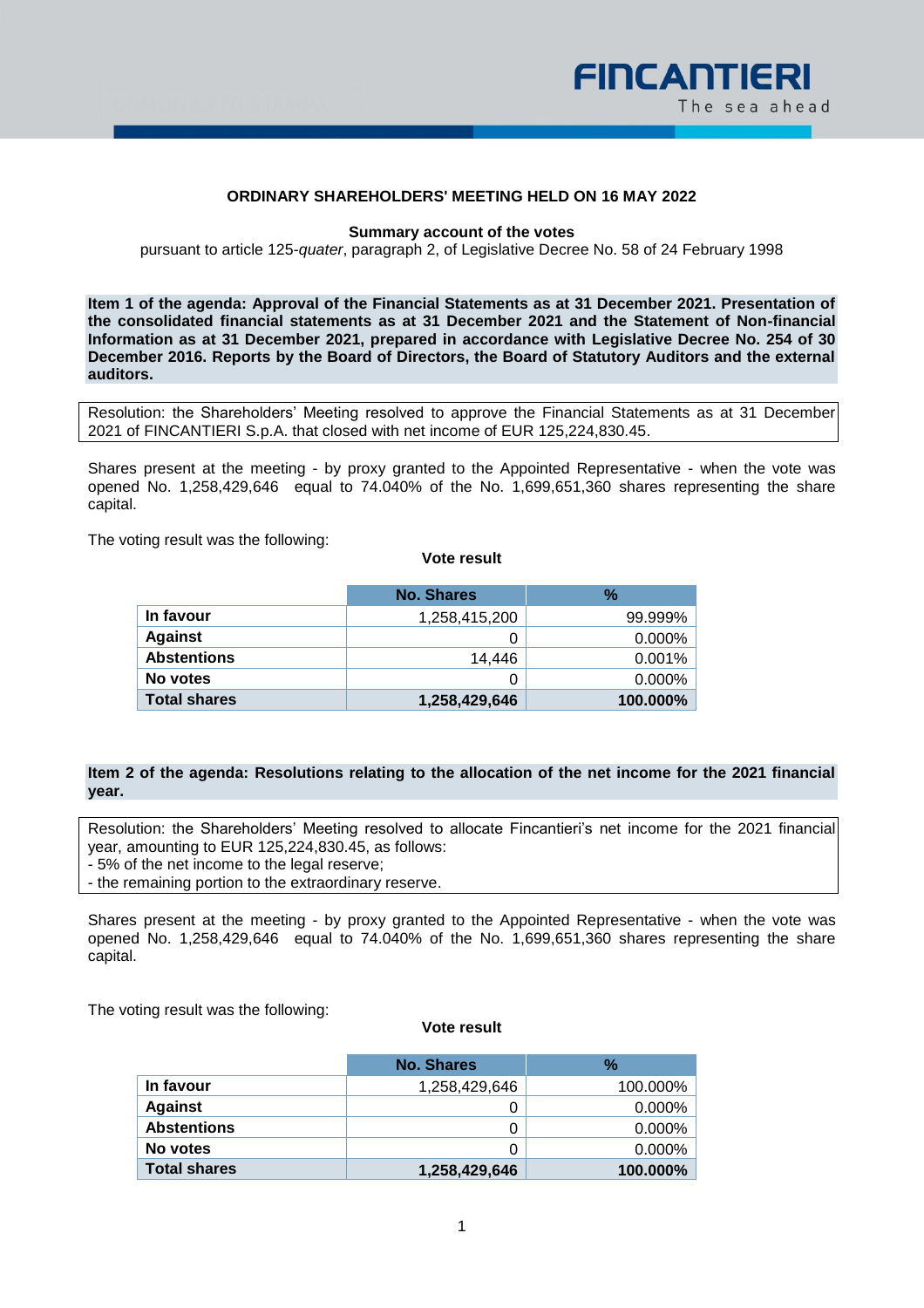

# **Items 3 of the agenda: Appointment of the Board of Directors. Related and consequent resolutions:**

# **3.1 Determination of the number of members of the Board of Directors.**

Resolution: the Shareholders' Meeting approved the proposal presented by the Shareholder CDP Industria S.p.A., to set the number of members of the Board of Directors at 10.

Shares present at the meeting - by proxy granted to the Appointed Representative - when the vote was opened No. 1,258,429,646 equal to 74.040% of the No. 1,699,651,360 shares representing the share capital.

The voting result was the following:

#### **Vote result**

|                     | No. Shares    | $\%$      |
|---------------------|---------------|-----------|
| In favour           | 1,258,410,062 | 99.998%   |
| <b>Against</b>      | 19.584        | 0.002%    |
| <b>Abstentions</b>  | 0             | $0.000\%$ |
| No votes            | 0             | $0.000\%$ |
| <b>Total shares</b> | 1,258,429,646 | 100.000%  |

## **3.2 Determination of the term in office of the Board of Directors.**

Resolution: the Shareholders' Meeting approved the proposal presented by the Shareholder CDP Industria S.p.A., to set the term of office of the Board of Directors at three business years, with expiration on the date of the Shareholders' Meeting to be called for the approval of the financial statements as at 31 December 2024.

Shares present at the meeting - by proxy granted to the Appointed Representative - when the vote was opened No. 1,258,429,646 equal to 74.040% of the No. 1,699,651,360 shares representing the share capital.

The voting result was the following:

|                     | <b>No. Shares</b> | %         |
|---------------------|-------------------|-----------|
|                     |                   |           |
| In favour           | 1,258,361,115     | 99.995%   |
| <b>Against</b>      | 68,531            | 0.005%    |
| <b>Abstentions</b>  | 0                 | $0.000\%$ |
| No votes            | 0                 | 0.000%    |
| <b>Total shares</b> | 1,258,429,646     | 100.000%  |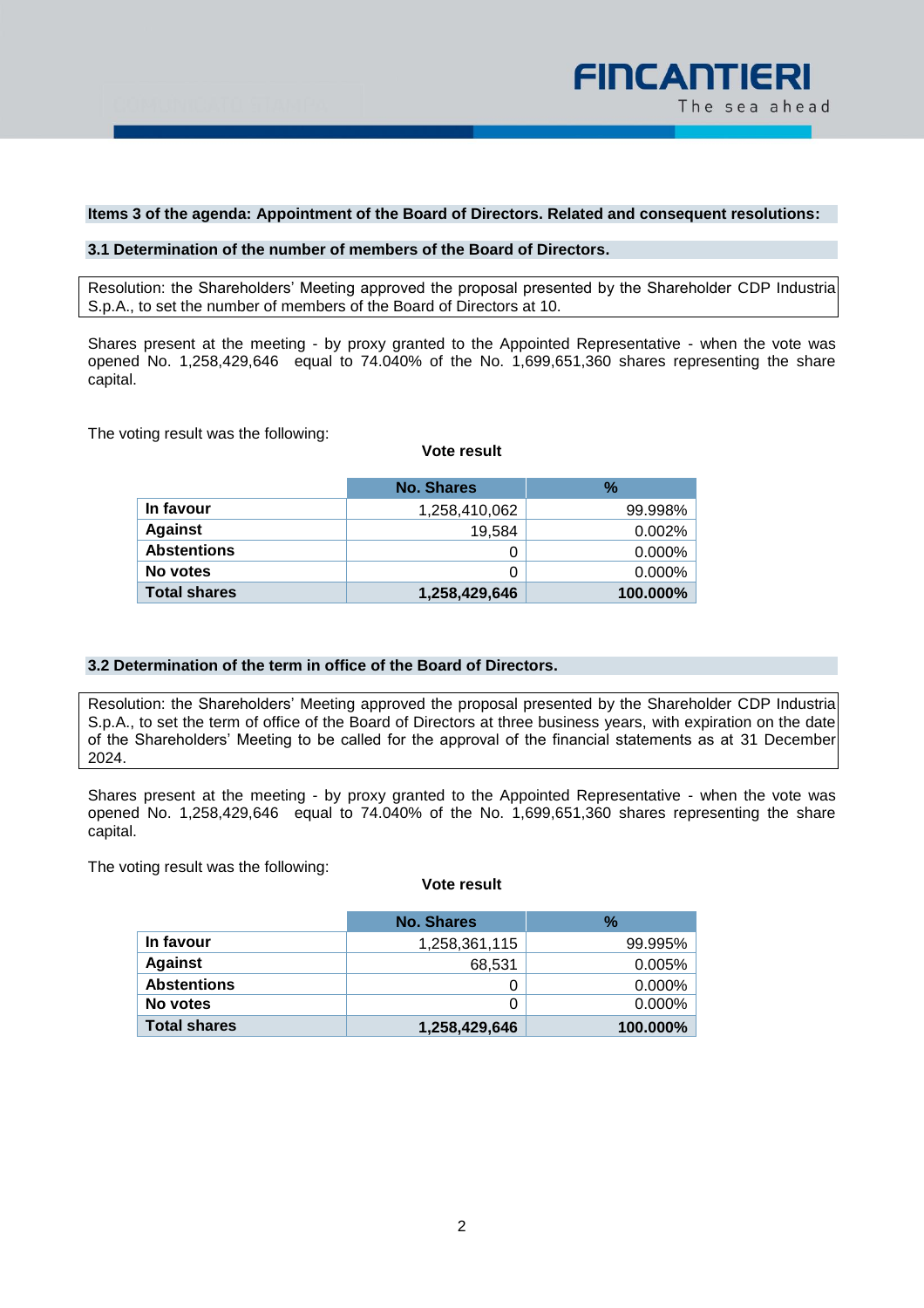

# **3.3 Appointment of the members of the Board of Directors.**

Shares present at the meeting - by proxy granted to the Appointed Representative - when the vote was opened No. 1,258,429,646 equal to 74.040% of the No. 1,699,651,360 shares representing the share capital.

The voting result was the following:

## **Vote result**

|                        | <b>No. Shares</b> | $\%$      |
|------------------------|-------------------|-----------|
| LIST No. 1 $(')$       | 46,266,031        | 3.676%    |
| <b>LIST No. 2 (**)</b> | 1,212,163,614     | 96.324%   |
| <b>Against</b>         | 0                 | $0.000\%$ |
| <b>Abstentions</b>     |                   | $0.000\%$ |
| No votes               | 0                 | 0.000%    |
| <b>Total shares</b>    | 1,258,429,646     | 100.000%  |

(\*) List filed by INARCASSA

(\*\*) List filed by CDP Industria S.p.A.

## **List of the appointed candidates as members of the Board of Directors**

|                      | Independent <sup>(1)</sup> | <b>LIST No</b> |
|----------------------|----------------------------|----------------|
| Cristina Scocchia    |                            | 2              |
| Claudio Graziano     |                            | 2              |
| Pierroberto Folgiero |                            | 2              |
| Alberto Dell'Acqua   |                            | 2              |
| Valter Trevisani     |                            | 2              |
| Alessandra Battaglia |                            | 2              |
| Massimo Di Carlo     |                            | 2              |
| Paola Muratorio      |                            |                |
| Paolo Amato          |                            |                |
| Alice Vatta          |                            |                |

(1) Indicated as independent pursuant to Art. 147-*ter*, paragraph 4, and 148, paragraph 3 of the Legislative Decree No. 58/1998 and the Art. 2 of the Listed Companies' Corporate Governance Code.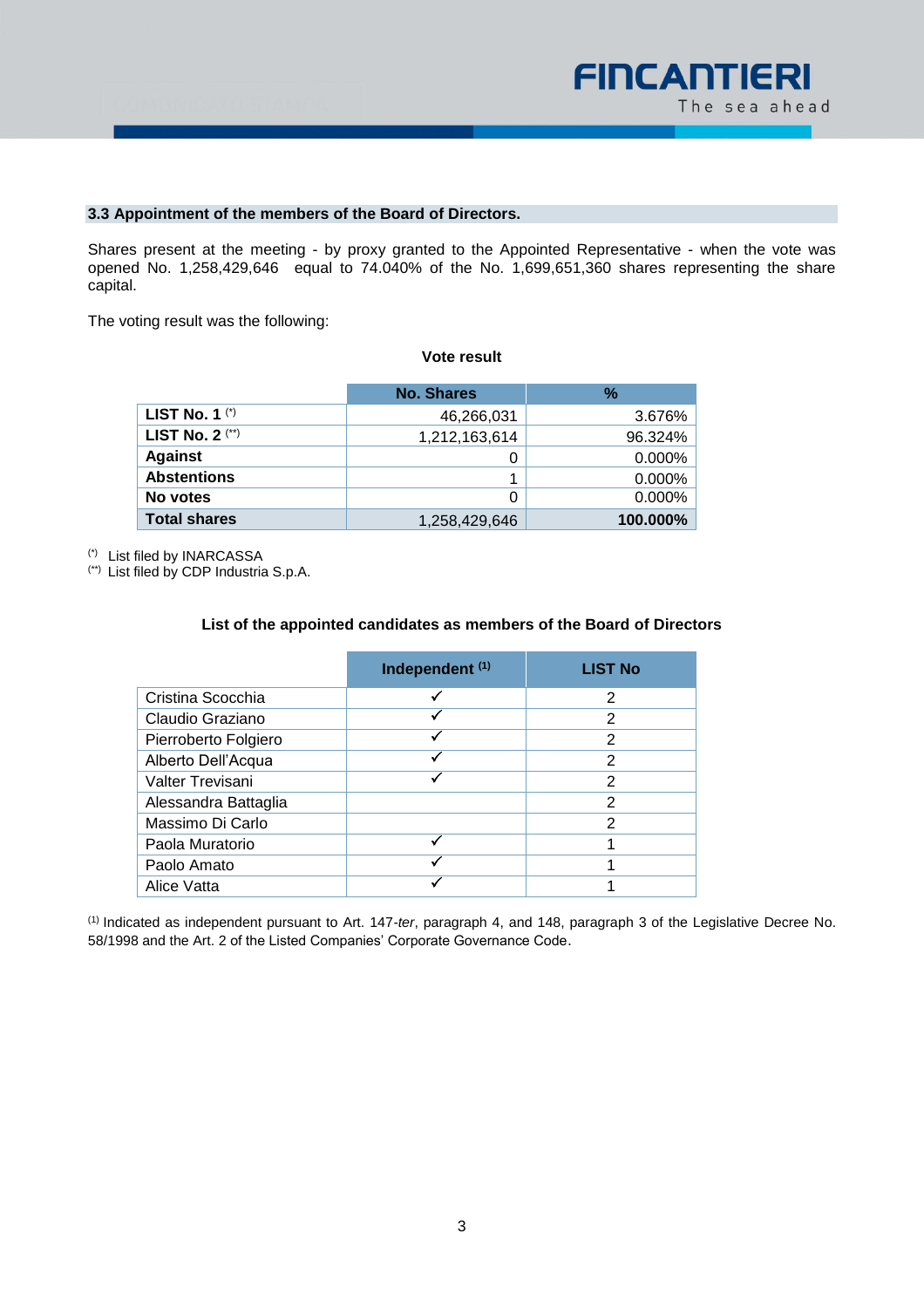

# **3.4 Appointment of the Chairperson of the Board of Directors.**

Resolution: the Shareholders' Meeting approved the proposal submitted by the Shareholder CDP Industria S.p.A., to appoint Claudio Graziano as Chairman of the Board of Directors.

Shares present at the meeting - by proxy granted to the Appointed Representative - when the vote was opened No. 1,258,429,646 equal to 74.040% of the No. 1,699,651,360 shares representing the share capital.

The voting result was the following:

#### **Vote result**

|                     | No. Shares    | %         |
|---------------------|---------------|-----------|
| In favour           | 1,258,429,646 | 100.000%  |
| <b>Against</b>      | Ü             | $0.000\%$ |
| <b>Abstentions</b>  | 0             | $0.000\%$ |
| No votes            | 0             | 0.000%    |
| <b>Total shares</b> | 1,258,429,646 | 100.000%  |

#### **3.5 Determination of the compensation of the members of the Board of Directors.**

Resolution: the Shareholders' Meeting approved the proposal presented by the Shareholder CDP Industria S.p.A. to set the gross annual remuneration of each of the members of the Board of Directors (including the Chairman) in EUR 50.000, in addition to the reimbursement of expenses incurred in the context of their office.

Shares present at the meeting - by proxy granted to the Appointed Representative - when the vote was opened No. 1,258,429,646 equal to 74.040% of the No. 1,699,651,360 shares representing the share capital.

The voting result was the following:

|                     | No. Shares    | $\%$      |
|---------------------|---------------|-----------|
| In favour           | 1,258,429,646 | 100.000%  |
| <b>Against</b>      |               | $0.000\%$ |
| <b>Abstentions</b>  | 0             | $0.000\%$ |
| No votes            |               | $0.000\%$ |
| <b>Total shares</b> | 1,258,429,646 | 100.000%  |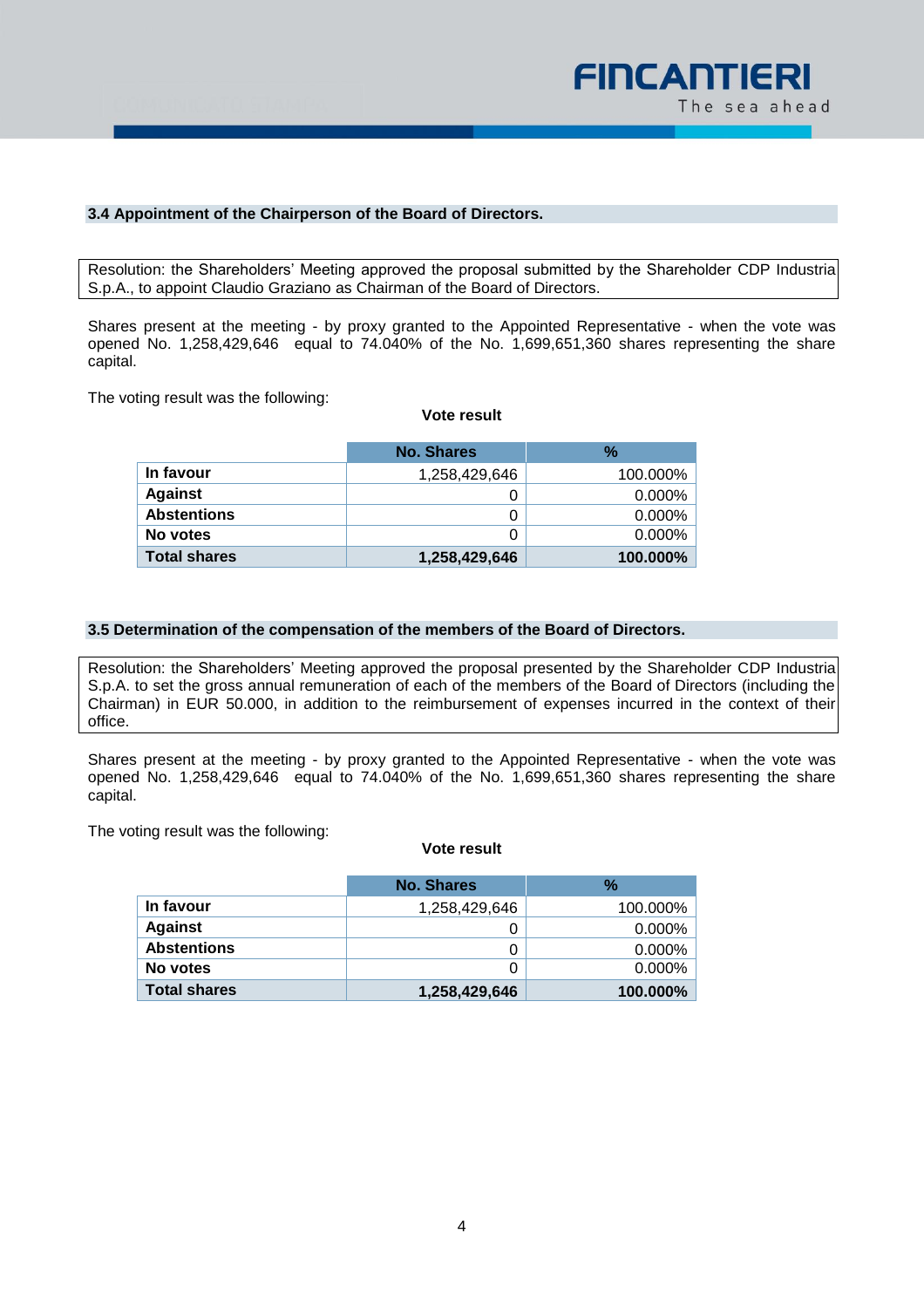

### **Item 4 of the agenda: Approval to purchase and dispose of the Company's shares after revoking the previous approval adopted at the Ordinary Shareholders' Meeting on 8 April 2021. Related and consequent resolutions.**

Resolution: the Shareholders' Meeting resolved to revoke the resolution authorising the purchase and the disposal of treasury shares adopted by the Ordinary Shareholders' Meeting of 8 April 2021 and to authorise the Board of Directors to purchase, on one or more occasions, for a period of eighteen months from the date of the resolution, and to dispose, on one or more occasions, without time limits, of treasury shares, for the purposes and within the limits and conditions described in the Explanatory Report prepared pursuant to Article 73 of the Regulation issued by Consob with Resolution No. 11971 of 14 May 1999.

Shares present at the meeting - by proxy granted to the Appointed Representative - when the vote was opened No. 1,258,429,646 equal to 74.040% of the No. 1,699,651,360 shares representing the share capital.

The voting result was the following:

|                     | <b>No. Shares</b> | $\%$      |
|---------------------|-------------------|-----------|
| In favour           | 1,254,296,622     | 99.671%   |
| <b>Against</b>      | 4,113,440         | 0.327%    |
| <b>Abstentions</b>  | 19.584            | 0.002%    |
| No votes            |                   | $0.000\%$ |
| <b>Total shares</b> | 1,258,429,646     | 100.000%  |

# **Item 5 of the agenda: Report on the policy regarding remuneration and fees paid prepared pursuant to Article 123- ter, paragraphs 2, 3 and 4 of Legislative Decree No. 58 of 24 February 1998:**

## **5.1 Binding resolution on the first section on the policy regarding remuneration pursuant to Article 123-ter, paragraphs 3-bis and 3-ter of Legislative Decree No. 58 of 24 February 1998;**

Resolution: the Shareholders' Meeting resolved to approve the first section of the Report on the policy regarding remuneration and fees paid prepared in accordance with Article 123-ter of Legislative Decree No. 58 of 24 February 1998 and Article 84-quater of the Regulation issued by Consob with resolution No. 11971 of 14 May 1999.

Shares present at the meeting - by proxy granted to the Appointed Representative - when the vote was opened No. 1,258,429,646 equal to 74.040% of the No. 1,699,651,360 shares representing the share capital.

The voting result was the following:

## **Vote result**

|                     | No. Shares    | $\%$      |
|---------------------|---------------|-----------|
| In favour           | 1,250,832,000 | 99.396%   |
| <b>Against</b>      | 7,597,646     | 0.604%    |
| <b>Abstentions</b>  |               | $0.000\%$ |
| No votes            |               | $0.000\%$ |
| <b>Total shares</b> | 1,258,429,646 | 100.000%  |